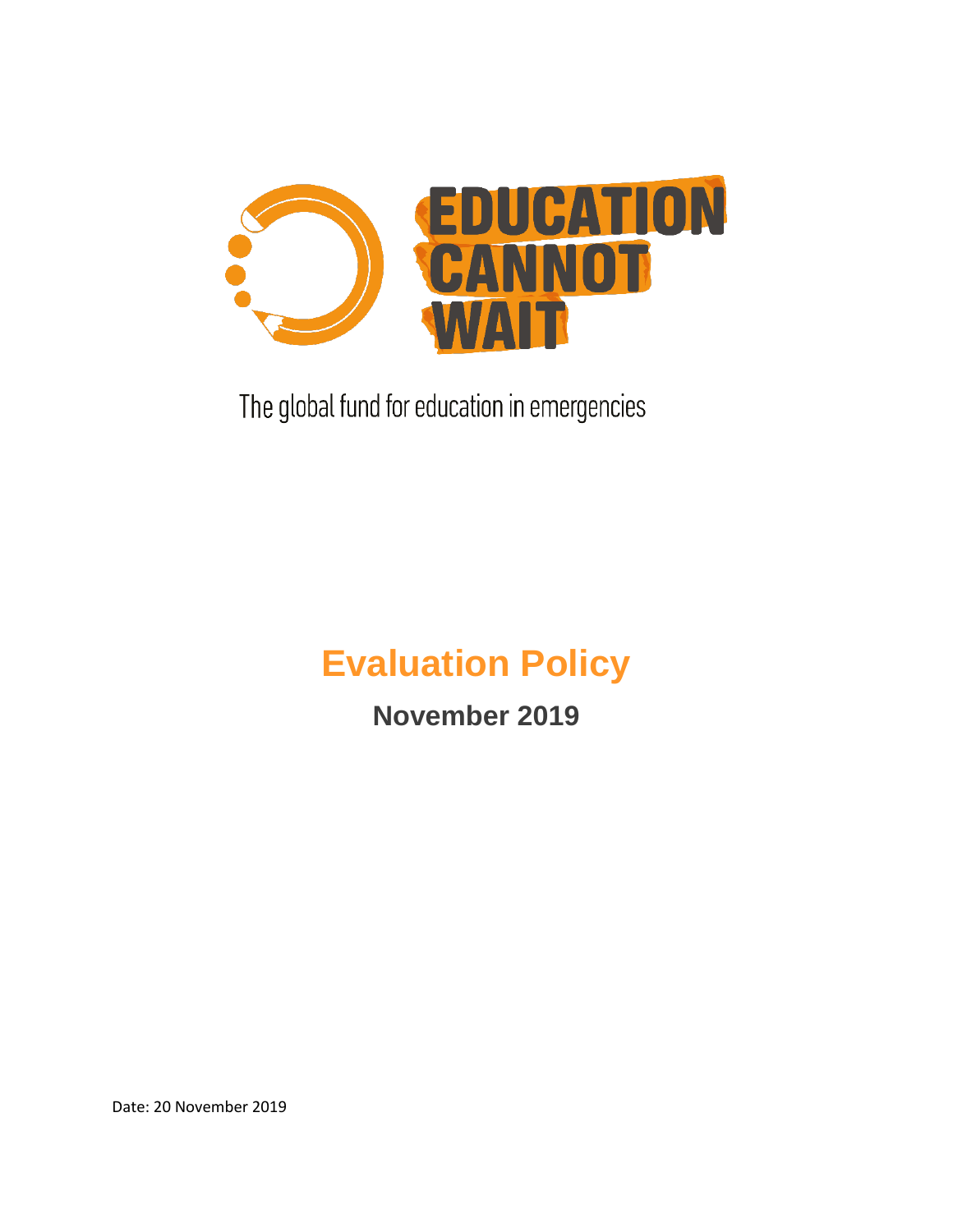# Contents

| $\mathbf{1}$ . |  |  |  |  |
|----------------|--|--|--|--|
| 2.             |  |  |  |  |
| 3.             |  |  |  |  |
| 4.             |  |  |  |  |
| 5.             |  |  |  |  |
| 6.             |  |  |  |  |
| 7.             |  |  |  |  |
| 8.             |  |  |  |  |
| 9.             |  |  |  |  |
| 10.            |  |  |  |  |
| 11.            |  |  |  |  |
| 12.            |  |  |  |  |
| 13.            |  |  |  |  |
|                |  |  |  |  |
|                |  |  |  |  |
|                |  |  |  |  |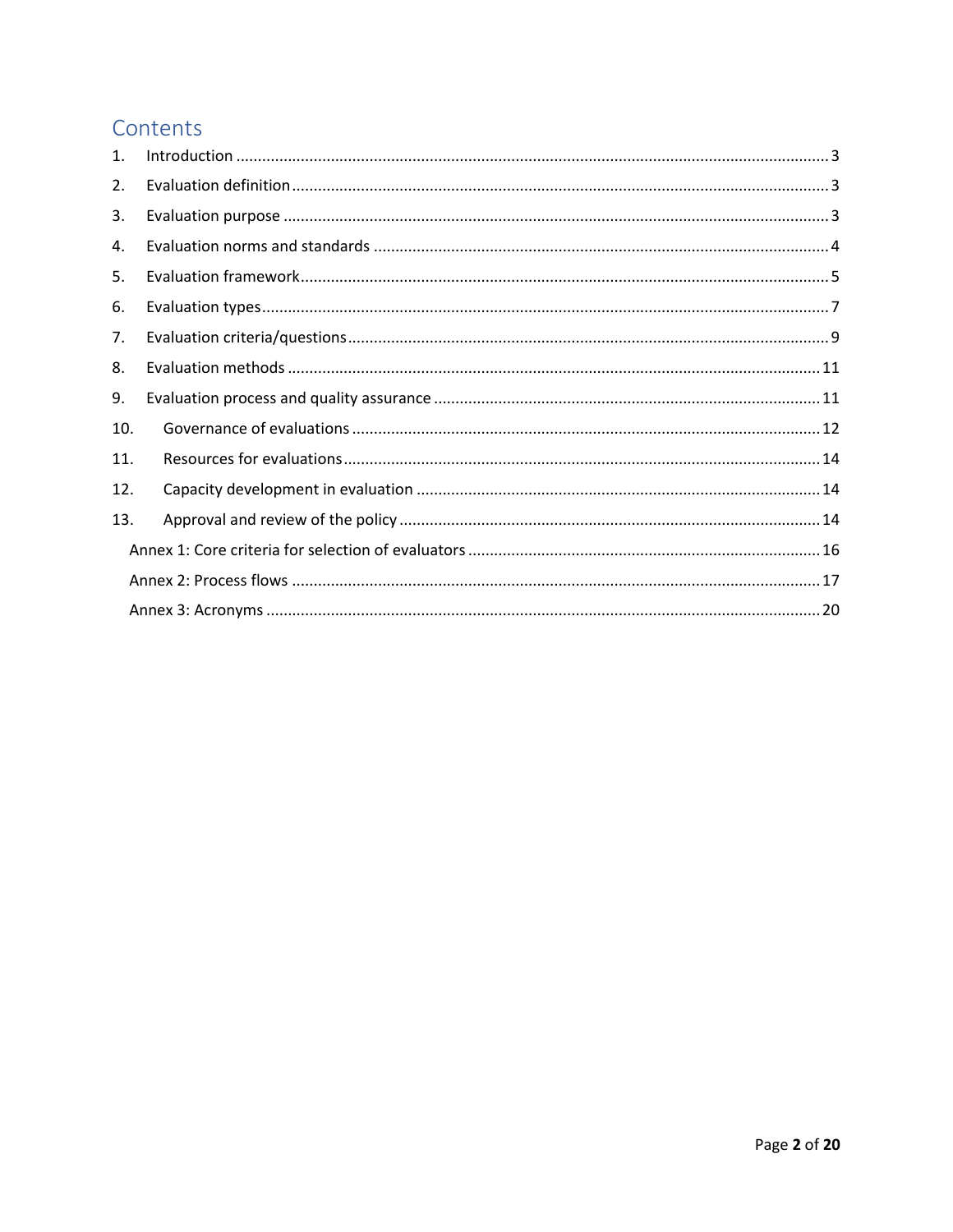## <span id="page-2-0"></span>1. Introduction

This document sets out ECW's evaluation policy. The policy describes the purpose, scope, methodologies, steps and timelines, deliverables, as well as roles and responsibilities for different types of evaluations that ECW commissions. The evaluation policy builds and expands upon the content of the 'Evaluation' section number 6 in the Operation's Manual. The evaluation policy is closely linked to ECW's results-framework and ToC.

# <span id="page-2-1"></span>2. Evaluation definition

ECW follows the UNEG definition of evaluation as a globally accepted standard. UNEG's, Norms and Standards for Evaluation (2016, p. 10) defines evaluation "as assessment, conducted as systematically and impartially as possible, of an activity, project, program, strategy, policy, topic, theme, sector, operational area or institutional performance. It analyses the level of achievement of both expected and unexpected results by examining the results chain, processes, contextual factors and causality using such appropriate criteria as relevance, effectiveness, efficiency, impact and sustainability. An evaluation should provide credible, useful evidence-based information that enables the timely incorporation of its findings, recommendations and lessons into the decision-making processes of organizations and stakeholders."

ECW is the first global fund on EiE and several characteristics of the above definition are important to take note of:

- Evaluations are systematic and impartial following certain steps and processes as outlined below.
- Evaluations at ECW focus on specific projects/programs, funding modalities and/or organizational/institutional levels.
- Evaluations focus on the design, implementation and results (expected and unexpected) of the interventions. Emphasis hereby lies on the results-chain of output-outcome-impact level results, with a specific emphasis on outcome level. $<sup>1</sup>$ </sup>
- Evaluations should be timely and evidence-based serving both accountability and the opportunity to learn and improve.

## <span id="page-2-2"></span>3. Evaluation purpose

This evaluation policy directly contributes to ECW its strategic objective number 5 which states that ECW *"improves accountability by developing and sharing knowledge, including collection of more robust data to make better-informed investment decisions, and knowledge of what works and does not."* The evaluations as part of this policy directly feed into this objective both by being accountable towards ECW's planned results as well as by contributing to the global knowledge base around measurement towards development results in EiE settings.

Linked to the above definition, the purposes of evaluation within ECW are multifold and elaborated below:

 $\overline{a}$ <sup>1</sup> [https://undg.org/wp-content/uploads/2016/10/UNDG-RBM-Handbook-2012.pdf,](https://undg.org/wp-content/uploads/2016/10/UNDG-RBM-Handbook-2012.pdf) p. 33-45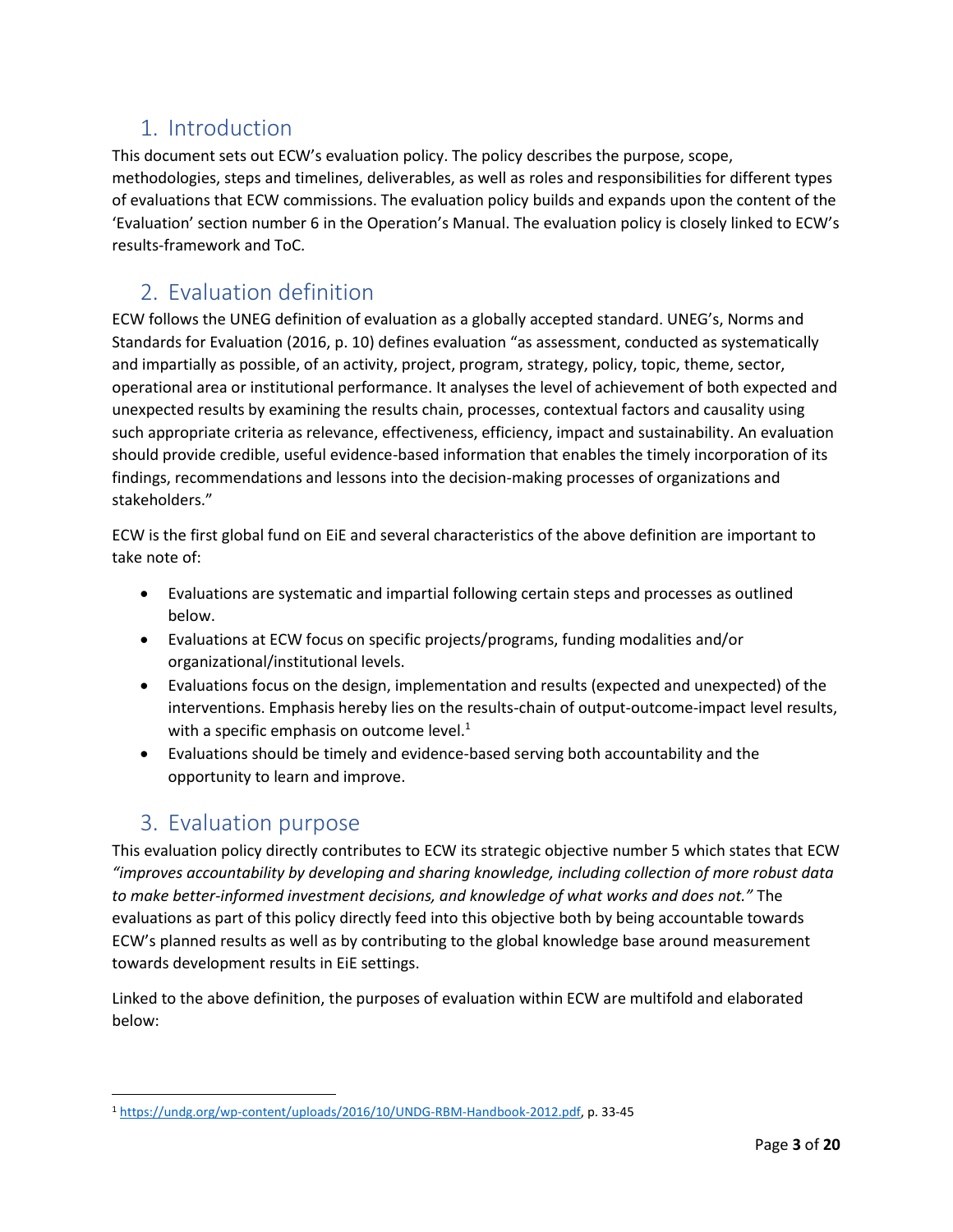- 1) **Accountability:** ECW aims to be accountable towards its donors and its target beneficiaries. It aims to be transparent on how funds were used and if set targets were reached. ECW understands that donors are accountable towards their tax payers. Donor and recipient countries signed up to the SDGs and the declaration on human rights stating that education is a fundamental right for all, including those in conflict affected and protracted crisis. ECW therefore has the obligation to report on this.
- 2) **Learning and development:** ECW intends to understand and explain why its interventions are successful or not. It continuously aims to improve its work thereby adapting its Theory of Change and related funding modalities. ECW cannot do this alone and works together with its partners and grantees promoting partnership and collaboration. In this way ECW aims to learn and manage for results. Reflection and evaluation are important elements to learn on both an organizational and global level within the broader EiE community.
- 3) **Steering:** evaluation also serves to generate important information that ECW intends to use towards evidence-based decision making on both policy and organizational level. While generation of data is a common challenge in EiE settings, ECW aims to reduce this knowledge gap and make its strategic decisions based on evidence.
- 4) **External communication and advocacy:** ECW's aim is to use evaluation information towards its strategic objectives to inspire political commitment and generate additional funding for EiE. Evaluation is hereby used as a vehicle to communicate important messages towards specific actors or the public.

# <span id="page-3-0"></span>4. Evaluation norms and standards

ECW upholds itself to internationally accepted norms and standards of evaluations as defined by UNEG<sup>2</sup> as well as other international organizations such as the OECD-DAC. These include:

**Utility:** Evaluation must be used to contribute to organizational learning and accountability for results. Evaluation findings should inform the decision-making processes of senior management and ECW's Governing Bodies as it concerns strategic decisions regarding fund mobilization, positioning, program modalities and their continuation, reorientation, or termination. All evaluations of ECW should have a timely management response addressing the key findings and recommendations. Implementation of the management response for the formative funding modality, thematic and organizational evaluations is implemented by the applicable head(s) of department. It is monitored and reported on by the head of M&E to the ExCom. The implementation and monitoring of the management response of country evaluations is led by the individual grantee agency

**Credibility:** An advisory group of ExCom members is established for all investment window and organizational evaluations. In addition, a technical expert group can be established, next to or on its own, to provide technical backstopping and insight into the topics to be evaluated. The level of engagement and independence depends on the type and purpose of the evaluation (see chapter 10). Evaluation processes, analysis and findings should be grounded on availability of accurate data. Evaluators competence is critical.

**Independence:** The evaluation budget of ECW is approved by ExCom on an annual basis as part of its Secretariat budget. Evaluations are managed by the M&E team led by the head of evaluation.

 $\overline{a}$ 

<sup>2</sup> <http://www.unevaluation.org/document/detail/100>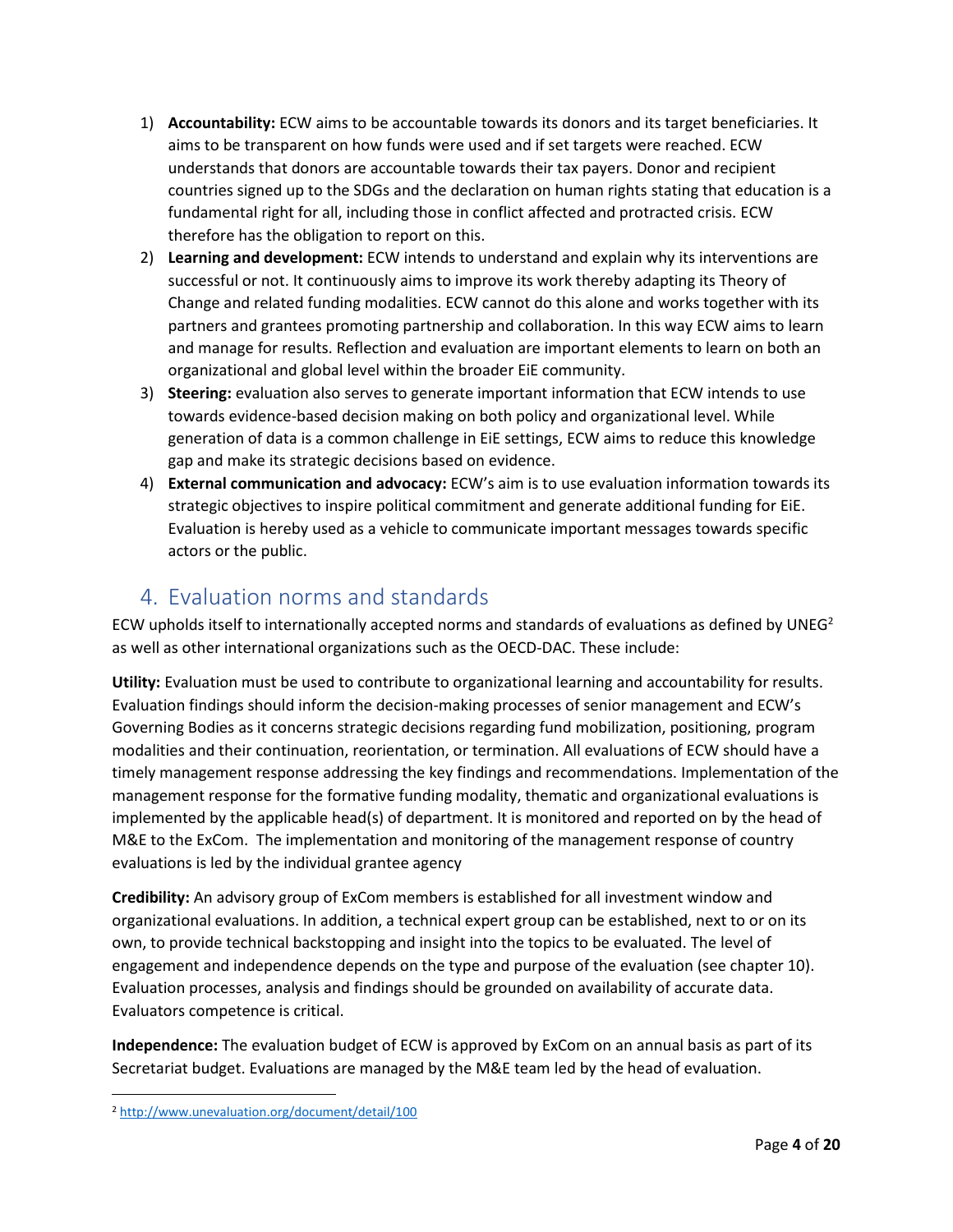Evaluations are undertaken by independent/external consultants/firms in line with UNEG evaluation norms and standards who have not been involved in the design or implementation of the initiative. All evaluations are sourced at international level following UNICEF rules and regulations. Evaluations are in principle managed by the M&E section of ECW who are not responsible for program implementation. Country leads or program managers of ECW and the Grantee are not involved in the evaluation besides taking on the role as respondent.

**Ethics:** All evaluations conform to the ethical, gender and human right norms and standards for evaluation of UNEG, including those related to the prevention of sexual exploitation and abuse and sexual harassment. All evaluations should also assure safeguarding and protection of children according to ECWs safeguarding policy<sup>3</sup>.

**Human rights and gender equality:** Evaluations should be conducted with an understanding of contextual power and gender relations. ECWs Gender Policy and Accountability Framework on Gender Equality serve to guide the evaluations in these areas and are to be applied in every stage of the evaluation process. ECW also encourages its grantees and other partners to mainstream these principles into decentralized evaluations.

**Transparency:** All completed evaluations and related management responses are made publicly available in a timely manner.

**Inclusiveness/participation:** The evaluation process should be inclusive and participatory for all actors involved. Evaluations should aim to outline how they will incorporate the participation of children in the evaluation. When possible, evaluation is conducted in partnership with national institutions as a mean to enhance participation and strengthen local capacity.

# <span id="page-4-0"></span>5. Evaluation framework

The scope of ECW's evaluation policy targets the different aspects of its Theory of Change depicted in Figure 1. The Theory of Change can be split in two parts that together determine ECW's success in delivering results for children and youth. In the upper layer, the 5 core functions/strategic objectives of ECW are depicted whereby ECW:

- 1. Inspires political commitment based on its vision;
- 2. Mobilizes funds;

 $\overline{a}$ 

- 3. Catalyzes rapid and collaborative response, bringing together humanitarian and education development actors;
- 4. Strengthens capacities for implementation, and;
- 5. Strengthens EiE data systems and evaluates and shares knowledge on what works and what does not in EiE settings.

Through these five functions, ECW aims to improve grantee capacity to assess, plan, implement, monitor/report, and evaluate inclusive EiE programs. This part of the ToC (or the ToC of the Fund) works on global, regional and national levels. ECW as a fund has more direct control over implementing this

<sup>3</sup> ECW adopts UNICEFs child safeguarding policy of 2016.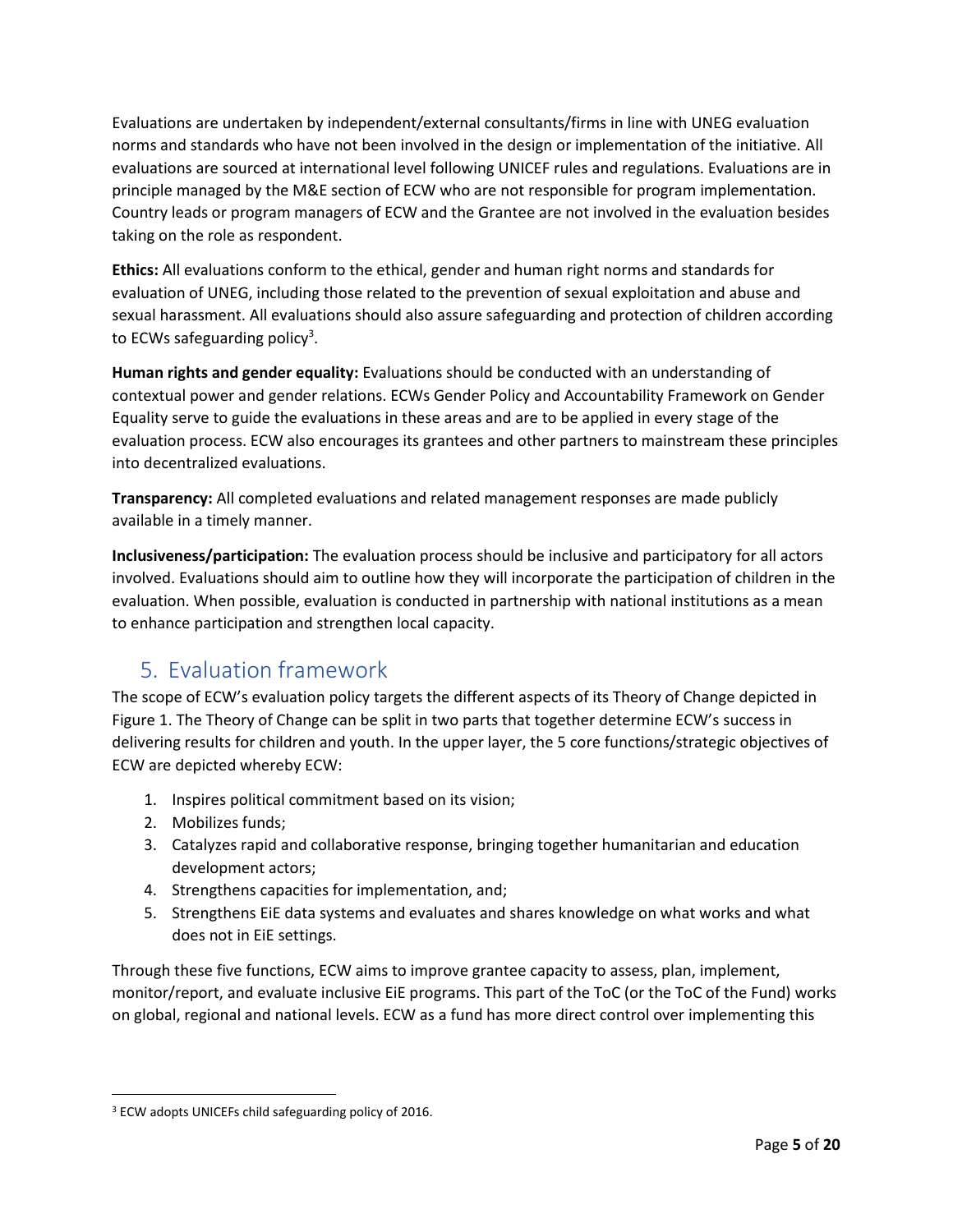part of the TOC and uses its three funding modalities to do so, i.e. FER, MYRP and AF. The ECW operational manual and program guides steer the implementation of the funding windows.

The approaches to achieve each of the above systemic outcomes are captured by separate strategic or guidance documents. These are for example: the communication and advocacy strategy, gender strategy and policy as well as accountability framework for gender equality, the resource mobilization strategy, the nexus paper, capacity development framework (in draft), and consolidated approaches towards a variety of thematic areas that are designed as a global public good based on ECW experiences regarding for example: learning outcome measurement, quality education, gender equality, MHPSS, safe learning environments.



*Figure 1: ECW Theory of Change*

The second layer of the ToC describes how programs executed by grantees achieve results for beneficiaries. In its results framework, ECW aims to achieve five collective beneficiary outcomes, that is, (1) access; (2) continuity; (3) gender equality, equity and inclusion; (4) quality education and learning, and (5) safe, healthy and protective learning environments. Since implementation of ECW-funded programs take place through grantees, ECW has only indirect control over achievement of results, while remaining jointly accountable on such results by retaining influence on program design and monitoring.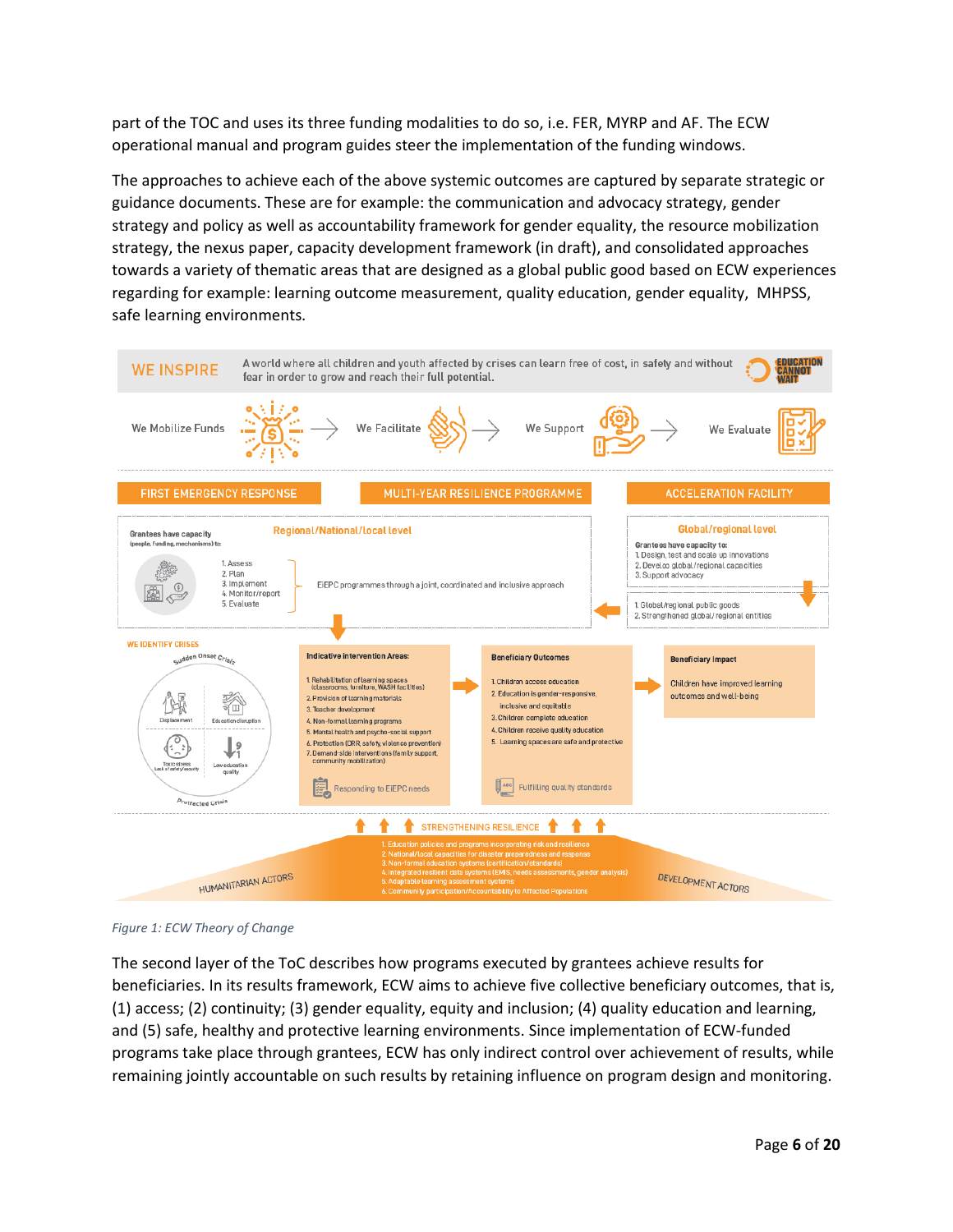Next to these collective outcomes ECW aims to work on the nexus of emergency, recovery, and development bringing education actors together to strengthen the resilience of the education system. Special attention hereby is given to interventions that promote system resilience and institutional development and capacity. This links to the humanitarian focused connectedness evaluation criteria whereby ECW grantees, via context specific collaborations, work on aspects that strengthen the educational institutional setting, i.e. data systems like EMIS, non-formal education (NFE) and recognition of prior learning (RPL) linked to certification, disaster preparedness, adaptable learning assessment, as well as Grand Bargain agreements on community participation, localization and institutional capacity development.

Within its evaluation policy ECW aims to evaluate both parts of its ToC. It specifically aims to evaluate the success of (1) the **Fund as a whole**; (2) its **investment windows (FER, MYRP, including initial investments and the AF)** and (3) **programmatic thematic implementation approaches<sup>4</sup>** , towards achieving its **strategic objectives and collective outcomes for beneficiaries.** 

When evaluating ECW's achievements and shortcomings (intended and unintended), it is important to note that, as a Fund, ECW has varying control over its different result levels, from intermediate results of strengthening grantee capacities towards achieving results on the ground. As ECW's beneficiary results are collective outcomes, the success of ECW is partly determined by the achievements of the grantees, that is influenced by the often challenging EiE context we all work in, as well as the level and quality of donor contributions provided to ECW.

#### <span id="page-6-0"></span>6. Evaluation types

Each evaluation type is further described below:

**A. Country level evaluations:** These are evaluations of ECW funded projects in a country or region. The scope of work and focus lies with the individual country and the methodology, findings, conclusions and recommendations are geared towards this. The ECW M&E head decides to initiate country level evaluations as part of ECWs annual plan. Per default, all MYRP countries are required to carry out a country evaluation after at least 2 years of implementation (not counting the inception phase) by an external firm/body. For FERs, country or regional level crises, evaluations are optional and dependent based on several criteria<sup>5</sup>. A third-party evaluator will be procured by a selected grantee. In certain cases, depending on the in-country situation, ECW M&E department can contract the contractor. While each evaluation allows for specific areas of interest to be evaluated, a standardised ToR with a basic set of evaluation questions and linked reporting format is provided so to enhance its usage for a meta-evaluation<sup>6</sup> in the future.

 $\overline{\phantom{a}}$ <sup>4</sup> These are educational approaches towards achieving for example access and NFE, learning outcomes, safe learning environments, MHPSS, and gender equality in EiE.

<sup>5</sup> Criteria include budget size, strategic value of country or partnership, innovative technical approach, potential for scale-up. A minimum budget indication that could trigger such an evaluation is approximately \$6 million.

 $6$  A meta-evaluation is an evaluation that combines data from multiple in this case country studies. When the findings and insights are consistent from one study to the next, meta-analysis can be used to identify and report on these common effects.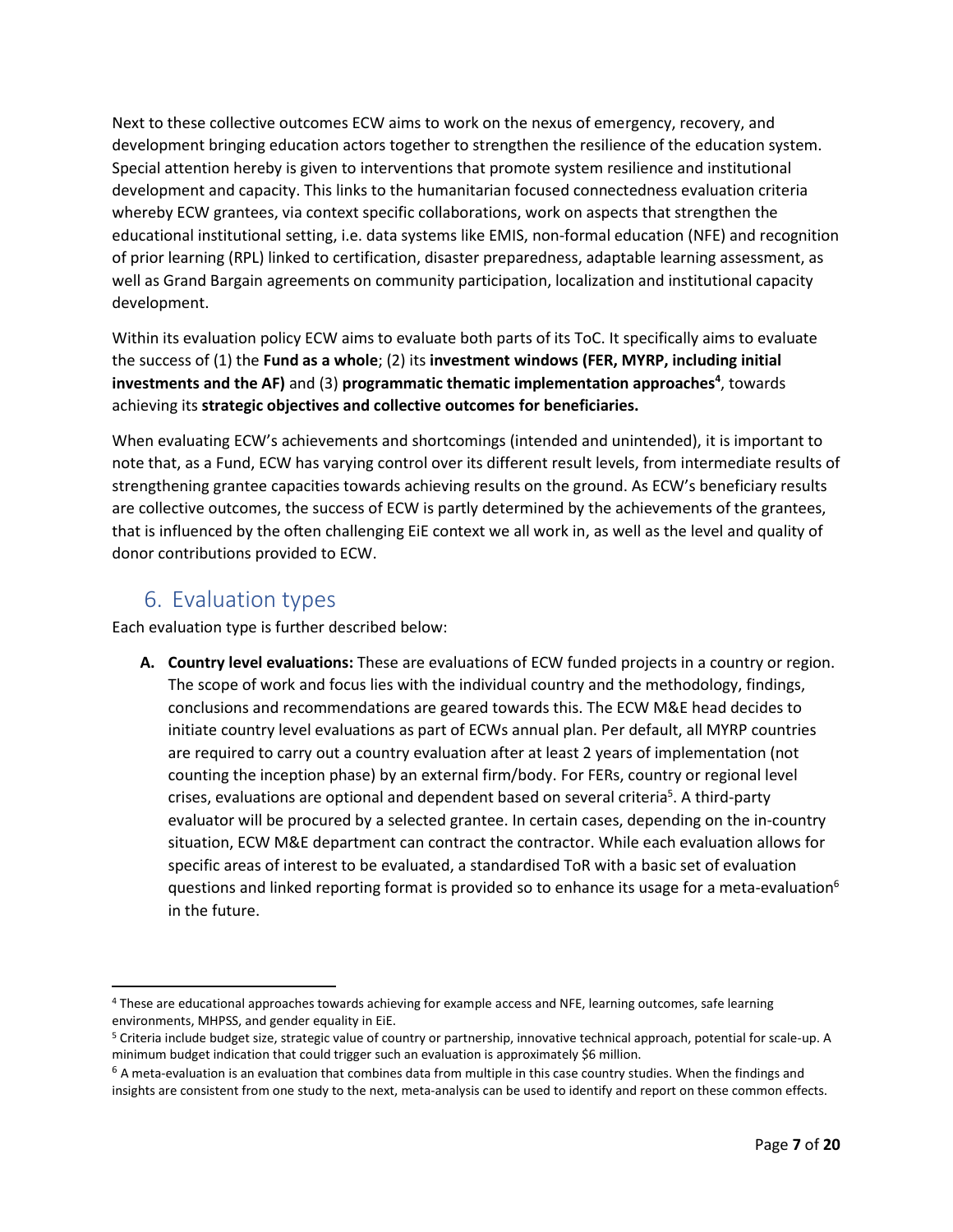**B. Evaluation by investment window<sup>7</sup> :** The focus in this set-up lies with evaluating ECW's investment windows (FER, AF and MYRP including the initial investments). These evaluations focus on the entire portfolio of projects within the funding modality and findings, conclusions and recommendations are provided against the set objectives of the modality, and not towards individual grants or projects.<sup>8</sup> In principle, the set of existing country/project level evaluations serve as input for this meta-evaluation. A sample of projects from across different types (i.e. intervention area, budget size, geographical location, grantee type) can be selected as case studies so to gather primary data.<sup>9</sup> The sample should be selected via setting up an objective set of selection criteria between ECW and the consultant(s) and include aspects of project intervention area and thematic focus, budget size, stage of the project cycle, grantee type, future interest and others.

The key evaluation question is whether the mechanisms and features of the investment window, as designed and implemented by the ECW Secretariat, has delivered on its objectives. Note that this is different than establishing whether an individual project/program has worked or not. In addition, evaluating the (progress towards) beneficiary results of the specific projects, sampled countries serve as case studies towards the validity of ECW's ToC. It is important to understand that the funding windows are an integral part of the ToC. They are the core functions of political commitment and resource mobilization that allow the projects to start and finish, and it is the promoted collaborative approach, provided technical assistance, coordination, innovation, and data provided by ECW that should enhance evidence-based funding. This approach of ECW, in theory, would result into increased capacity of grantees to better jointly assess, plan, implement, monitor/report and evaluate their EiE interventions. As noted above, it is the pathway of change between the funding windows and the organizational objectives that will be evaluated. In this regard, it is expected that the evaluation provides relevant conclusions and recommendations for ECW to learn and further shape its ToC and/or improve the design of each funding window, their execution, and its project cycle management.

**C. Thematic evaluations:** Linked to its core function of global knowledge creation, ECW wishes to evaluate important parts of its thematic approaches. Access to formal and non-formal education, learning outcomes, gender equality, safe and quality learning environments, impact of cash transfers humanitarian-development coherence/nexus, system strengthening, socialemotional learning, SGBV, and MHPSS are currently identified but other topics are possible to be evaluated. The thematic evaluations could be integrated/linked into the evaluations under A and B, or they could be separately executed. The topics preferably incorporate assessments on how programs strengthened resilience in the education sector and contributed to linking

 $\overline{\phantom{a}}$ 

<sup>&</sup>lt;sup>7</sup> Compared to A. project/program evaluations, the focus lies on the portfolio of the funding modality.

<sup>8</sup> The evaluation will use the existing individual project and/or country evaluations present as input towards these investment window evaluations.

<sup>9</sup> The evaluability of particularly the selected FERs, and a lesser extent MYRPs, and thematic evaluations are an important point to consider before selecting a sample of projects, or before commissioning an evaluation of a thematic area. A generic checklist of evaluability accessible via the link (add link) should be used. The criteria for being evaluated are clustered around the clarity of the ToC and its related results, the availability of data, and the availability of stakeholders i.e. project staff, partners, and beneficiaries.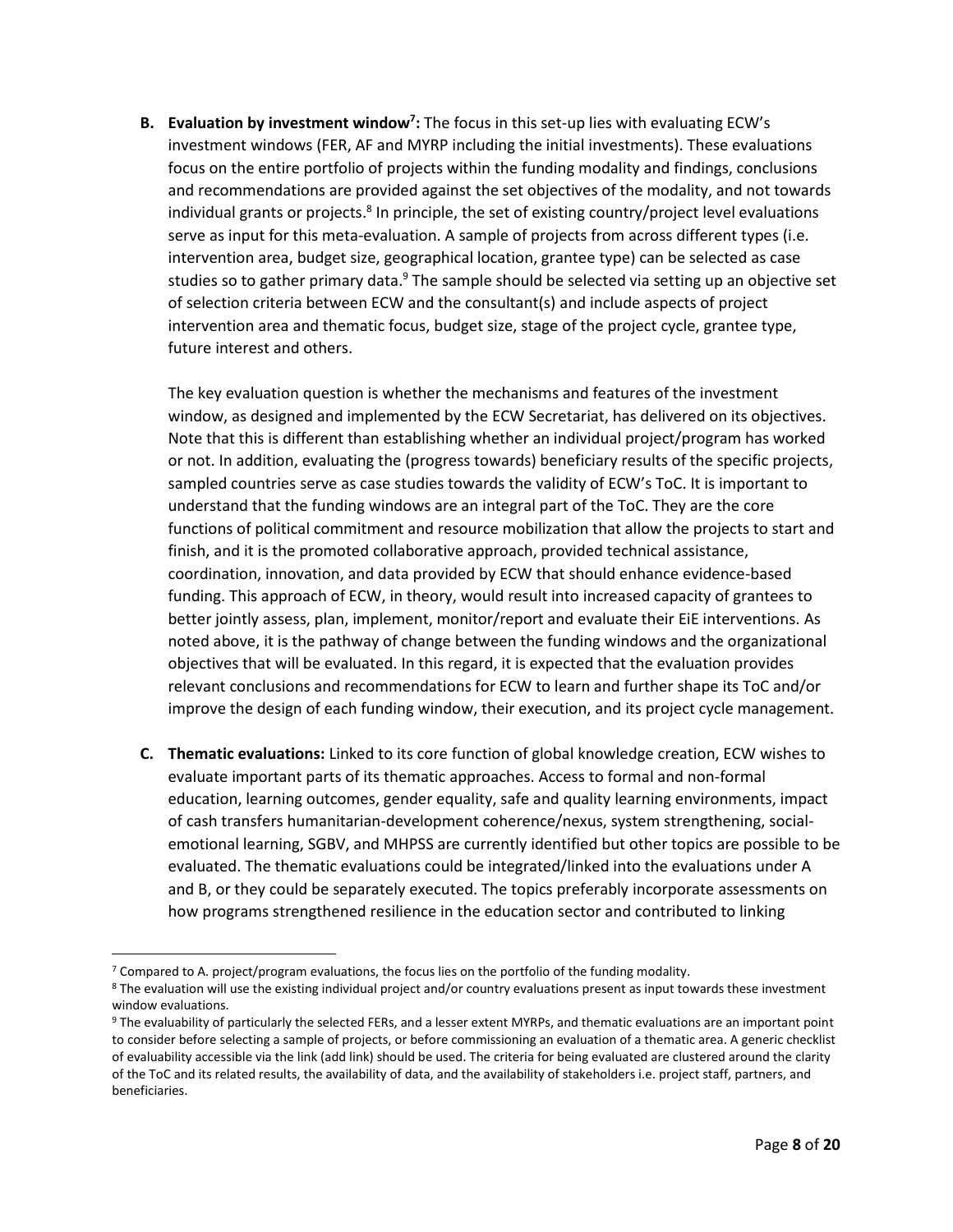humanitarian and development programming at the nexus. The aim of these evaluations is to create a better understanding of these concepts in an EiE setting, thereby contributing to the global debate and knowledge base on how to address these challenges. The insights are consequently shared with partners/grantees, so it can influence evidence-based decision making of new and existing projects and programs. The decision to and when to evaluate a certain thematic area is made by ExCom and ECW head of M&E and is part of the annual plan.

One of the important aspects is the concept of innovation that ECW promotes via leveraging the AF into the FERs/MYRPs modalities, and to create public global goods. Innovation<sup>10</sup> is an element that should receive attention in the design of both the formative and summative evaluation and be a core element of the thematic evaluations.

**D. Organizational evaluation**: a final summative strategic evaluation will be conducted towards the end of each strategic planning cycle so that it can serve as important input into the new strategic direction of ECW as well as an accountability towards its constituents and partners. The focus of this evaluation lies on the measurement of its strategic objectives and the related core functions of the organization. While thoroughly looking back, the evaluation should have a forward-looking character and provide clear and practical recommendations to ExCom/HLSG on the new strategic direction of ECW. It also includes a meta-analysis of its portfolio beneficiary results incorporating all funding windows. The evaluation uses the existing evaluation reports and based on this sampled field visit countries could be decided on.

# <span id="page-8-0"></span>7. Evaluation criteria/questions

 $\overline{\phantom{a}}$ 

The analysis of the funding windows and specific project/program evaluations are guided by a set of globally accepted evaluation criteria of OECD-DAC as well as common used humanitarian evaluation criteria including those relevant to the Grand Bargain agreements.<sup>11</sup> These criteria are set by this policy, and relevant questions will be developed first and linked to the criteria. The criteria and questions differ for the FER, MYRP and AF investment windows, as the design and objectives under each modality differ.

The following criteria are selected to serve evaluations of grantee projects as well as meta-evaluation of the portfolio/funding modality:

*Note: the sample questions in this policy are only indicative. The criteria and its connection to the modality are guiding.*

| <b>Criteria</b>        | <b>Description</b>                     | <b>Example evaluation question(s)</b> | <b>Modality</b> |
|------------------------|----------------------------------------|---------------------------------------|-----------------|
| <b>Relevance &amp;</b> | The extent to which the activities are | To what extent did our intervention   | <b>FER</b>      |
| appropriateness        | tailored to local needs, increasing    | meet immediate education needs?       | <b>MYRP</b>     |
|                        | ownership, and accountability.         | To what extent is the investment      |                 |
|                        |                                        | linked to existing HRP/sector plans?  |                 |
|                        |                                        | What is the added value of ECW in     |                 |
|                        |                                        | the global aid architecture on EiE    |                 |
|                        |                                        | and on national level?                |                 |

<sup>10</sup> In basic terms innovation is the process of ideation, incubation, and acceleration of a valuable idea that creates value to ECW its (in)direct beneficiaries, stakeholders and the global EiE community.

<sup>11</sup> <https://www.alnap.org/system/files/content/resource/files/main/alnap-evaluation-humanitarian-action-2016.pdf>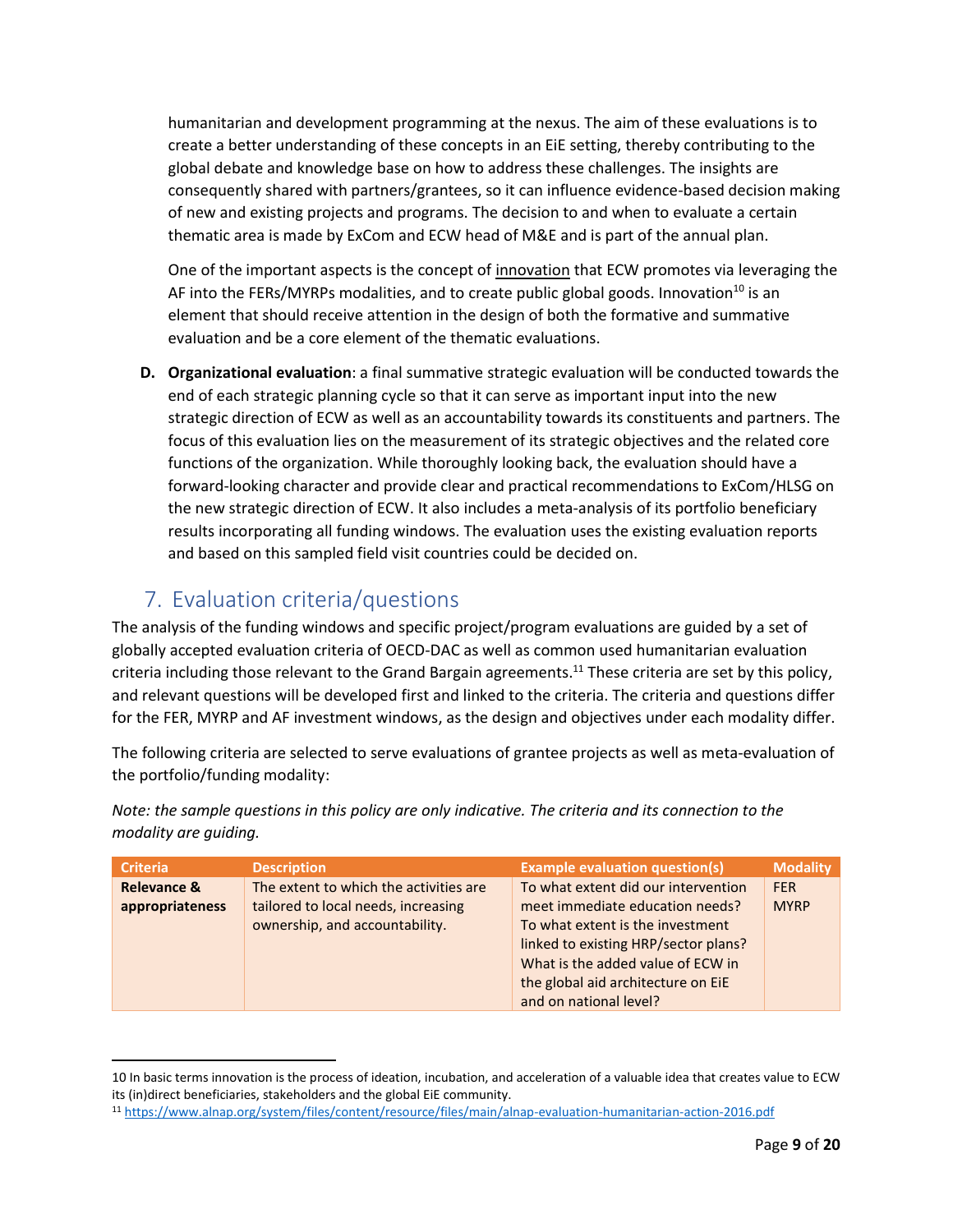| Coverage/reach<br><b>Efficiency &amp;</b><br>timeliness <sup>12</sup> | The extent to which population groups<br>(particularly those most marginalized)<br>facing education suffering were<br>reached by ECW investments<br>The outputs $-$ qualitative and<br>quantitative - achieved because of<br>inputs.<br>Are funds disbursed in the time set? | To what extent have ECW<br>investments reached those most<br>needed?<br>How cost-efficient was our teacher<br>training intervention?                                                                                                                                                                                                                                                | <b>FER</b><br><b>FER</b><br><b>MYRP</b><br>AF |
|-----------------------------------------------------------------------|------------------------------------------------------------------------------------------------------------------------------------------------------------------------------------------------------------------------------------------------------------------------------|-------------------------------------------------------------------------------------------------------------------------------------------------------------------------------------------------------------------------------------------------------------------------------------------------------------------------------------------------------------------------------------|-----------------------------------------------|
| <b>Effectiveness</b>                                                  | The extent to which output & outcome<br>results (intended or unintended) are<br>achieved, or whether this can be<br>expected to happen<br>The extent to which the programs are<br>cost-effective.                                                                            | To what extent did the intervention<br>achieve its outputs and outcomes?<br>Were minimum EiE standards <sup>13</sup><br>achieved? Did the intervention<br>respond in-time according to set<br>standards? What aspects of the<br>approach <sup>14</sup> worked (not) well and<br>why?                                                                                                | <b>FER</b><br><b>MYRP</b><br>AF               |
| <b>Coherence</b>                                                      | The extent to which project policies<br>and actions are consistent with<br>humanitarian policies and consider<br>humanitarian and human rights.                                                                                                                              | How coherent are grantee policies<br>on gender equality, safety/teacher<br>training/learning outcome<br>measurement/ MHPSS/ protection,<br>and what are the implications?                                                                                                                                                                                                           | <b>MYRP</b>                                   |
| <b>Connectedness</b>                                                  | The extent to which activities of a<br>short-term emergency nature are<br>carried out in a context that takes<br>longer-term and interconnected<br>problems into account (resilience,<br>humanitarian/development/peace<br>$nexus)$ <sup>15</sup> .                          | To what extent are the beneficiaries<br>involved in the PME of interventions<br>i.e. participatory revolution?<br>To what extent did the program<br>address longer term<br>institutional/systemic change i.e.<br>capacity development, localization,<br>system strengthening?<br>The extend to which humanitarian<br>and development actors and<br>frameworks are working together? | <b>FER</b>                                    |
| <b>Sustainability</b>                                                 | Are the benefits of the project<br>(portfolio) likely to continue after<br>funding has come to an end?                                                                                                                                                                       | What were the major factors which<br>influenced the (non) achievement of<br>sustainability of the intervention?<br>To what extent did the program<br>address longer term<br>institutional/systemic change i.e.<br>capacity development, localization,<br>system strengthening?                                                                                                      | <b>MYRP</b><br>AF                             |
| Impact                                                                | The wider effects of the project<br>(portfolio) - social, economic,<br>technical, and environmental - on<br>individuals, gender- and age-groups,<br>communities and institutions. Impacts<br>can be intended and unintended,                                                 | Have learning outcomes improved<br>due to the teacher training?<br>Has access/ transition/ completion<br>of education increased due to the<br>interventions?                                                                                                                                                                                                                        | <b>MYRP</b>                                   |

 $\overline{a}$ <sup>12</sup> Timeliness only for FER.

<sup>13</sup> <https://inee.org/standards/domain-1-foundational-standards>

<sup>15</sup> Replaces the sustainability criterion used in development evaluations

<sup>14</sup> Plan and respond collaboratively i.e. collaboration, complementarity, harmonization, joint activities (core function 3); Participatory revolution (grand bargain) and Strengthen capacity to respond to crisis (core function 4).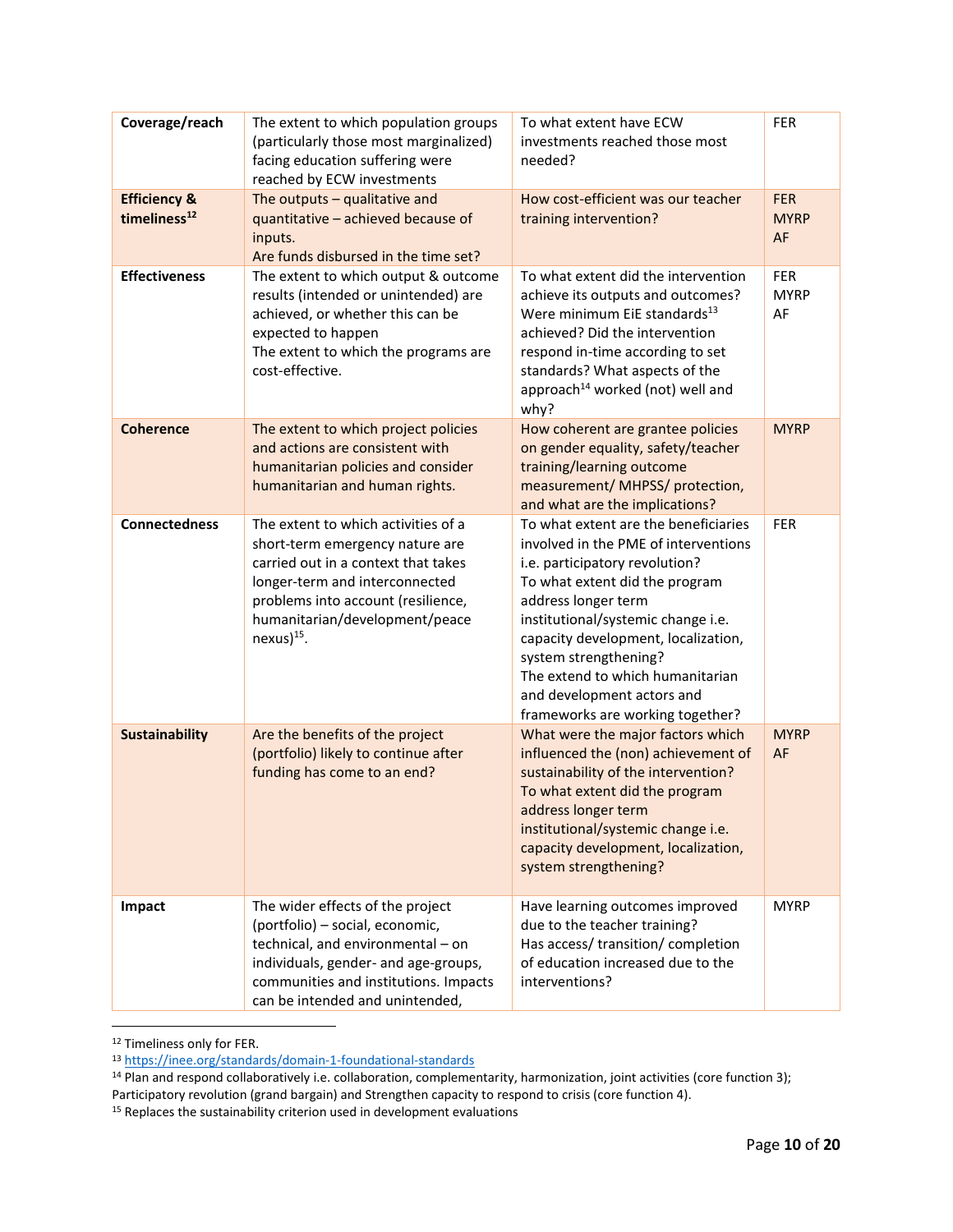| positive and negative, macro (sector) | Has gender equality improved   |  |
|---------------------------------------|--------------------------------|--|
| and micro (household).                | regarding access and learning? |  |

In addition, gender equality, Grand Bargain and human rights dimensions are integrated into all evaluation criteria as appropriate and/or criteria derived directly from human rights principles are used (e.g. equality, participation, localization, social transformation, inclusiveness, empowerment, etc.). Also, humanitarian principles of humanity, neutrality, impartiality and independence are to be considered as it is important that evaluations capture the partners' ability to deliver aid in accordance with these.

Evaluations must include an evidence-based analysis of the gender dimension in the design (identification/formulation), the implementation (strategy/approach) and results of the area of evaluation. The evaluation report(s) and other deliverables should be based on (qualitative and quantitative) data and indicators (disaggregated, gender-specific, gender-distributive, gendertransformative), to measure results and long-term outcomes for both women/girls and men/boys. Ideally gender equality issues should be mainstreamed in all sections of the evaluation report, rather than mentioned only in a separate section on gender.

#### <span id="page-10-0"></span>8. Evaluation methods

Depending on the evaluation a variety of quantitative and qualitative methodologies<sup>16</sup> are to be used that analyze the success of the interventions and ECW as an organization. These methodologies will range from result measurements, impact assessments, contribution analysis type of methodologies, as well as organizational assessment tools. Randomized control trials might be useful in particular cases.

Data collection methods envisioned are documentation analysis, key informant interviews, focus group discussions, case studies, beneficiary assessments, (online) surveys, learning events and/or presentation workshops.

Essential data sources are strategic documents of ECW including its strategic and annual plans, result frameworks and related monitoring data, as well as thematic strategies on for example gender. Funding modality and project related documents such as annual plans, reports, monitoring and financial expenditure data, other outputs, as well as existing evaluations of MYRPs or FERs are essential. Finally, it includes the operation manual, templates, guidance notes and tools.

## <span id="page-10-1"></span>9. Evaluation process and quality assurance

Four phases can be distinguished in each evaluation process: (i) preparation, (ii) conducting/execution, (iii) approval, and (iv) implementing and monitoring the management response. Roles and responsibilities of actors differ between the types of evaluations as presented in chapter 6. The different roles and responsibilities are further elaborated on in chapter 10 and annex 2.

In general, the responsibility of the **preparation** lies with ECW<sup>17</sup> incl. its ExCom. Each evaluation requires Terms of Reference (ToR) that guides the consultants, ECW and the grantees on the objectives, specific evaluations questions, approach, methodology and methods, time-line, and deliverables. A ToR has the following elements described:

 $\overline{\phantom{a}}$ 

<sup>16</sup> <https://www.betterevaluation.org/en/approaches>

<sup>&</sup>lt;sup>17</sup> With project evaluations it lies with the grantee.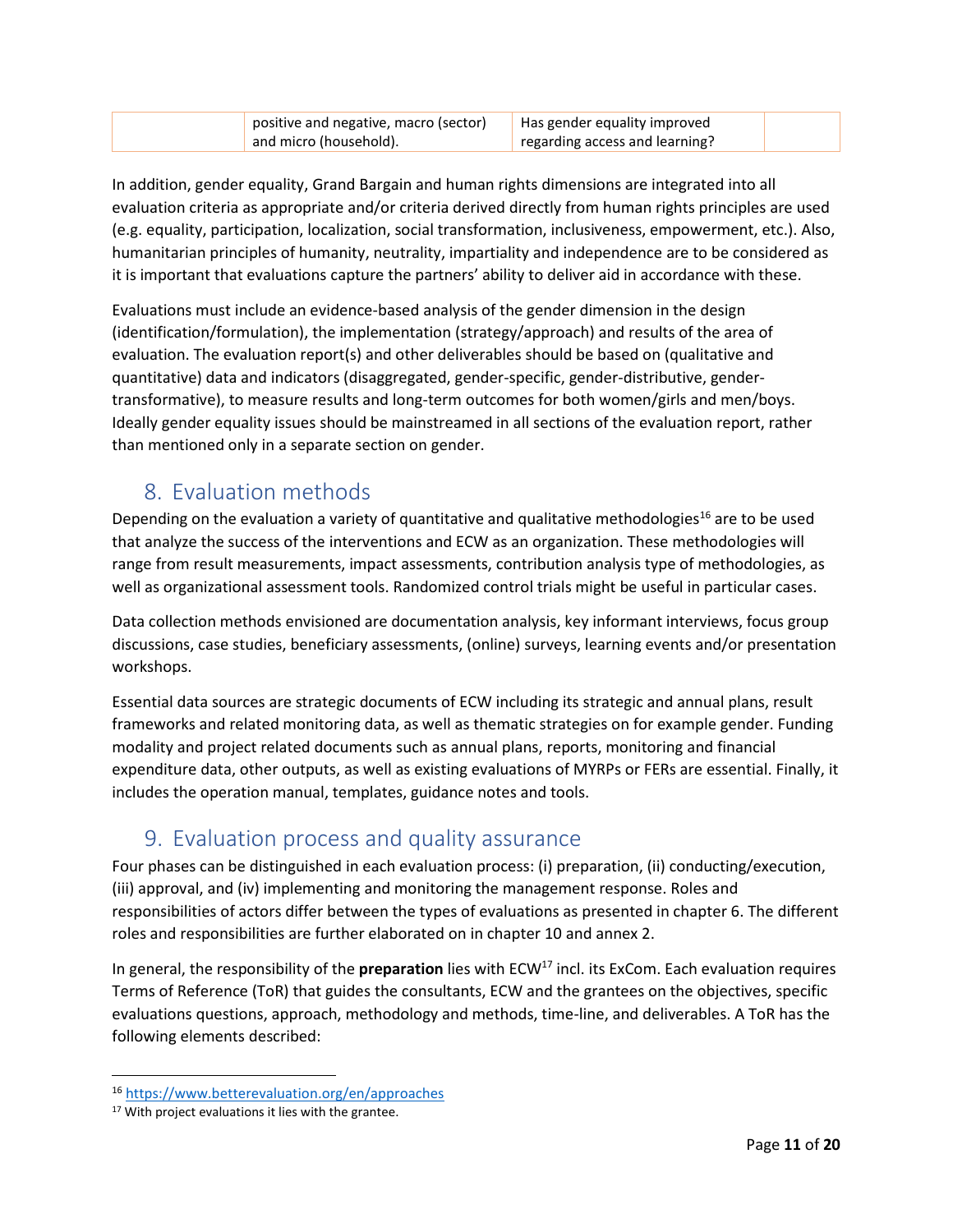- 1. Background / Context
- 2. Purpose / Objectives (what kind of decision should the evaluation help to make)
- 3. Expected results (evaluation questions to be addressed, scope of recommendations)
- 4. Methodology and Approach
- 5. Required Expertise
- 6. Planning
- 7. Services to be provided by initiator of evaluation
- 8. Bibliography

It is advised to indicate a budget range for each evaluation avoiding too many proposals of consultancy firms offering different levels of support and rigor. Firms are selected based on an objective set of criteria of which annex 1 provides key criteria. Other criteria can be added based on the evaluation scope of work. The criteria are to be supplemented with a weight to calculate the overall score.

During the **execution stage** main responsibility lies with the consultants. ECW and grantees need to provide the required access to documentation and respondents , as well as logistical in-country support. An inception report is important to plan the evaluation accordingly. Grantees should not underestimate the amount of time that is needed to guide consultants to do their job efficiently. For individual project/program FER and MYRP evaluations quality assurance (QA) is to be provided by the M&E team of the ECW secretariat who are part of the in-country advisory groups together with the grantees. A quality check-list for evaluation deliverables could be developed when relevant and needed. Grantees could also use their own approved evaluation checklist

The **approval stage** includes a final evaluation report and a management response by ECW or the grantees for project level evaluations. This management response describes the evaluation's recommendations, response and actions ECW and/or the grantees will take towards addressing them, so to improve the current and/or next phase of the program/strategy. This management response is approved by either ExCom or HLSG (see chapter 10).

**Implementation of the management response** for the formative funding modality, thematic and organizational evaluations is implemented by the applicable head(s) of department. It is monitored and reported on by the head of M&E to the ExCom.

For full transparency, all evaluations and management responses are disseminated to the public, via ECW's website.

# <span id="page-11-0"></span>10. Governance of evaluations

The governance of the evaluations differs between the type of evaluations:

For **country level evaluations** the governance structure of a selected grantee is followed. One grantee is jointly selected to contract the evaluator and coordinate<sup>18</sup> the evaluation process of the entire country that includes multiple grantees. Management<sup>19</sup> of the evaluation is done by an in-country advisory group consisting of M&E experts of all grantees and one ECW M&E staff member to provide quality assurance and oversight. Selection of the grantee will be done based on mutual discussion with the in-

 $\overline{a}$ 

<sup>&</sup>lt;sup>18</sup> Coordination refers to the process of the evaluation as explained in chapter 9 above.

 $19$  The responsibility and control of the evaluation including decision-making.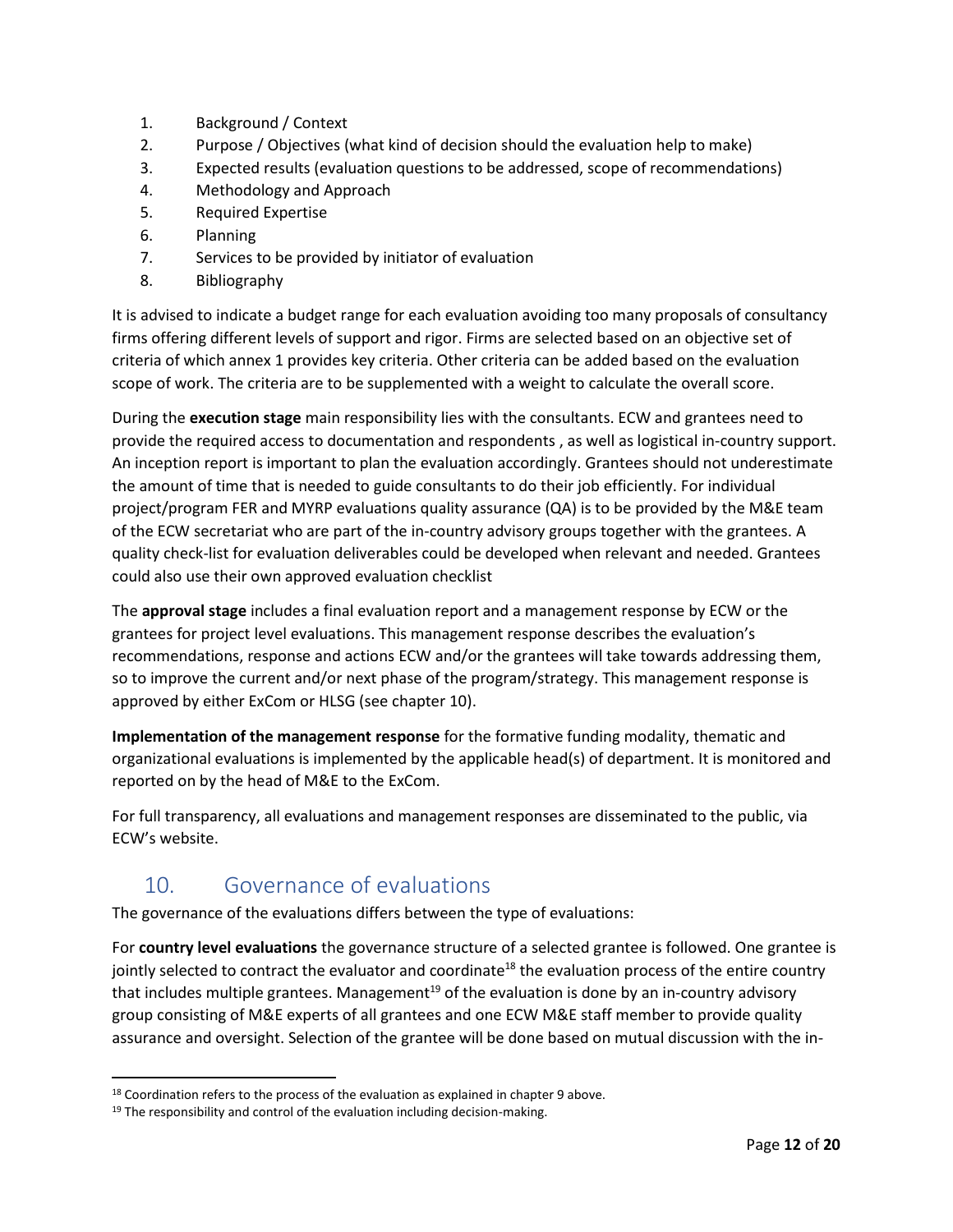country grantees and is grounded on a variety of factors including grantees preference, capacity, and budget allocation towards the project to be evaluated. The selection of the grantee will be done at the beginning of the project or at the latest at the end of the first year of implementation. The in-country advisory group (incl. ECW) provides advice and feedback. It also approves the ToR, the selection of the evaluation team, the inception and final evaluation reports. Country level evaluations are decided on by ECW's head of M&E, while approved by ExCom on an annual basis. As mentioned above, per default, all MYRP countries are required to carry out a country evaluation after at least 2 years of implementation (not counting the inception phase) by an external firm/body. For FERs, country or regional level crises, evaluations are optional and dependent based on several criteria<sup>20</sup>. The final evaluation report of the country level evaluations, including the management response, is shared with the ExCom for information.

The summative **organizational evaluation** as well as the formative evaluations of the **investment windows** (FER, MYRP) are managed by the M&E head of the ECW Secretariat. To enhance independence country program managers and technical experts are only involved as respondents. At the same time M&E staff are not involved as program focal points or technical experts during implementation. An advisory group is set-up consisting of 3-4 qualified and senior representatives from ExCom who know how ECW works, understand the EiE sector as well as the humanitarian-development nexus. Advisory group members are proposed by individual ExCom members and selected by the ECW M&E head,<sup>21</sup> ensuring a balanced representation between the bi-lateral, multi-lateral, and civil-society actors of the ExCom. It is critical that representatives have a background and affinity with evaluation processes of global funds, institutions or agencies in education. For the evaluations of the investment windows, the advisory group provides feedback and recommendations throughout the evaluation process. The advisory group advises and approves key deliverables of the evaluation (ToR, inception report, final report). It also provides a recommendation for approval of the final evaluation report. ECW forwards the advisory group's recommendations of the evaluation report along with ECWs management response for approval by ExCom. HLSG will be informed of the progress and decision outcomes by ExCom on the final evaluation report and the management response.

For the organizational evaluation, the process is as the funding modality evaluation although approval of the ToR and inception report lies with the ExCom based on the recommendations of the advisory group. Also, at the final stage of the evaluation, ECW will forward the advisory group's recommendations of the final evaluation report along with ECWs management response for review by the ExCom and subsequent approval by the HLSG.

The **thematic evaluations** are led by the head of M&E of the ECW Secretariat with support of the ECW technical content expert(s). The decision to and when to evaluate a certain thematic area is made by ExCom and ECW M&E head. An advisory group of 2-4 members could be set-up when deemed relevant. This advisory group are technical experts in the respective field to be evaluated<sup>22</sup>. The same process and roles and responsibilities of the formative investment window evaluations is followed for thematic evaluations.

 $\overline{\phantom{a}}$ 

<sup>&</sup>lt;sup>20</sup> Criteria include budget size, strategic value of country or partnership, innovative technical approach, potential for scale-up. A minimum budget indication that could trigger such an evaluation is approximately \$6 million.

<sup>&</sup>lt;sup>21</sup> When relevant, due to a technical focus of the evaluation, 1-2 partner agencies can be added to the advisory group. <sup>22</sup> Idem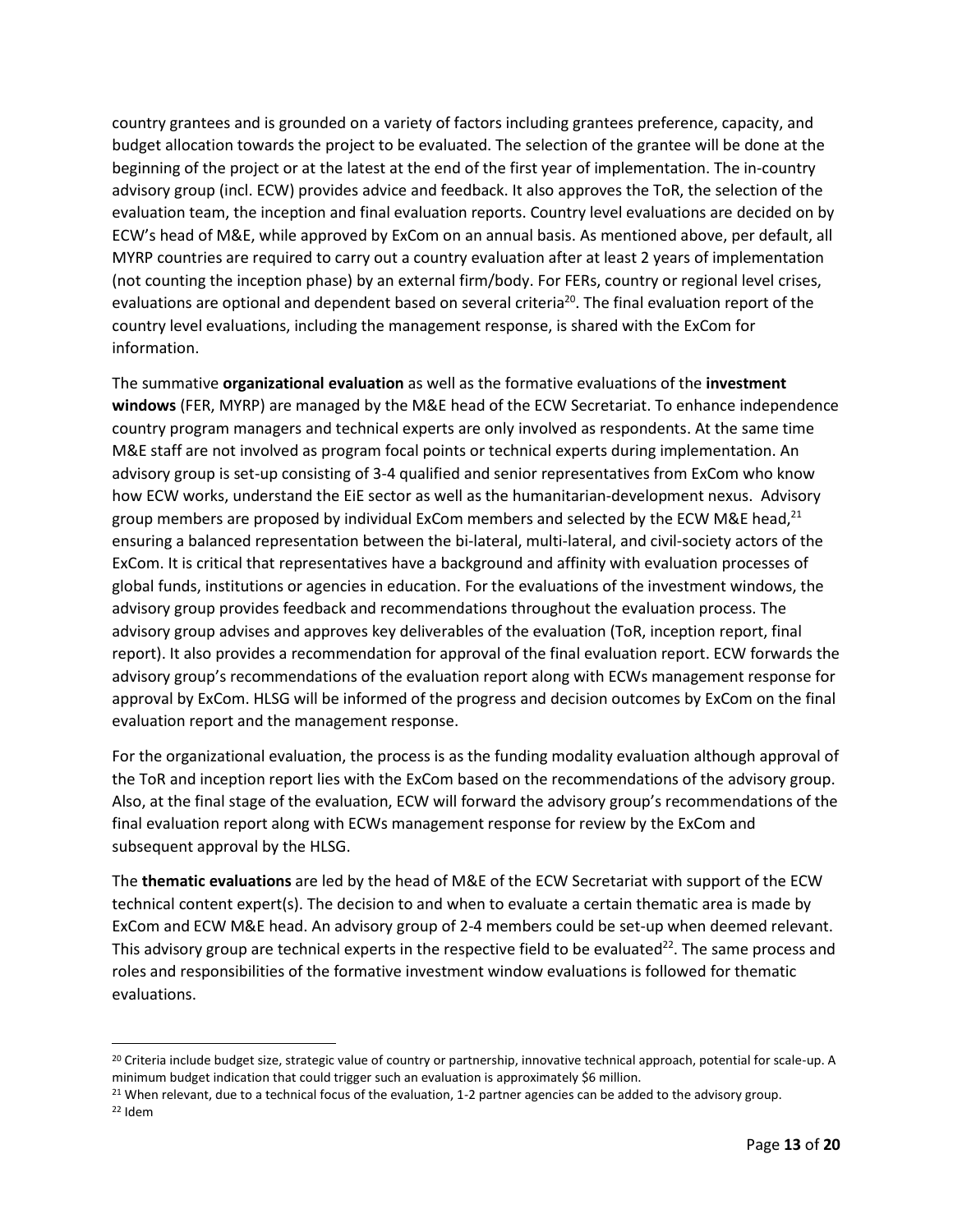All approved final evaluation reports and management responses are published on the ECW website.

<span id="page-13-0"></span>For a visualization of the process for each evaluation process see the annex.

#### 11. Resources for evaluations

The following budgetary amounts should be reserved in the annual budget of ECW or the grantee when the evaluation takes place:

- Country level evaluations<sup>23</sup>:  $$100.000 $150.000$
- Funding window evaluation: \$400.000 \$450.000
- Summative evaluation: \$450.000 \$500.000
- Thematic evaluation: \$100.000 \$150.000

Budget allocation per type of evaluation is approved by ExCom via approving this policy. As mentioned above, the annual evaluation budget is approved as part of the Secretariat annual budget approval process.

The M&E team of the ECW secretariat exists of three staff members, one head of unit and two M&E specialists. One M&E specialist is primary contact person for evaluations and supervised by the head of monitoring and evaluation. The M&E team reports directly to ECW leadership and not to program management level.

# <span id="page-13-1"></span>12. Capacity development in evaluation

On a global level ECW aims to share its learnings from its portfolio on EiE. The learnings should not be confined to ECW but be facilitated and shared within the broader EiE network via conferences, papers, presentations and other communication efforts, as deemed relevant.

The ECW M&E team provides the service of capacity development on monitoring & evaluation internally within the ECW secretariat as well as towards grantees and its implementing partners. This support can be provided online, via sharing of relevant documentation, and/or via preparing and organizing training/mentoring/coaching sessions for the grantees. This support is envisioned to be provided on a needs basis by the grantee or suggested from ECW if it notices that capacity is needed. The evaluations themselves serve as an indication of required support.

# <span id="page-13-2"></span>13. Approval and review of the policy

This policy is approved by ExCom and remains in place until changes are deemed necessary either by the ECW M&E head or ExCom. .

The review and approval of the evaluation plan, listing a minimum list of evaluation products, will follow the strategic plan cycle. Additional optional evaluations, such as the thematic evaluations, can be approved throughout the cycle at the discretion of the ECW Director.

The M&E team and country leads will regularly monitor the implementation of the policy and report on achievements, challenges and lessons learned in its Annual Report to the Executive Committee. In 2020,

 $\overline{a}$ 

<sup>&</sup>lt;sup>23</sup> Multiple projects in a single country or when the crisis is regional a region.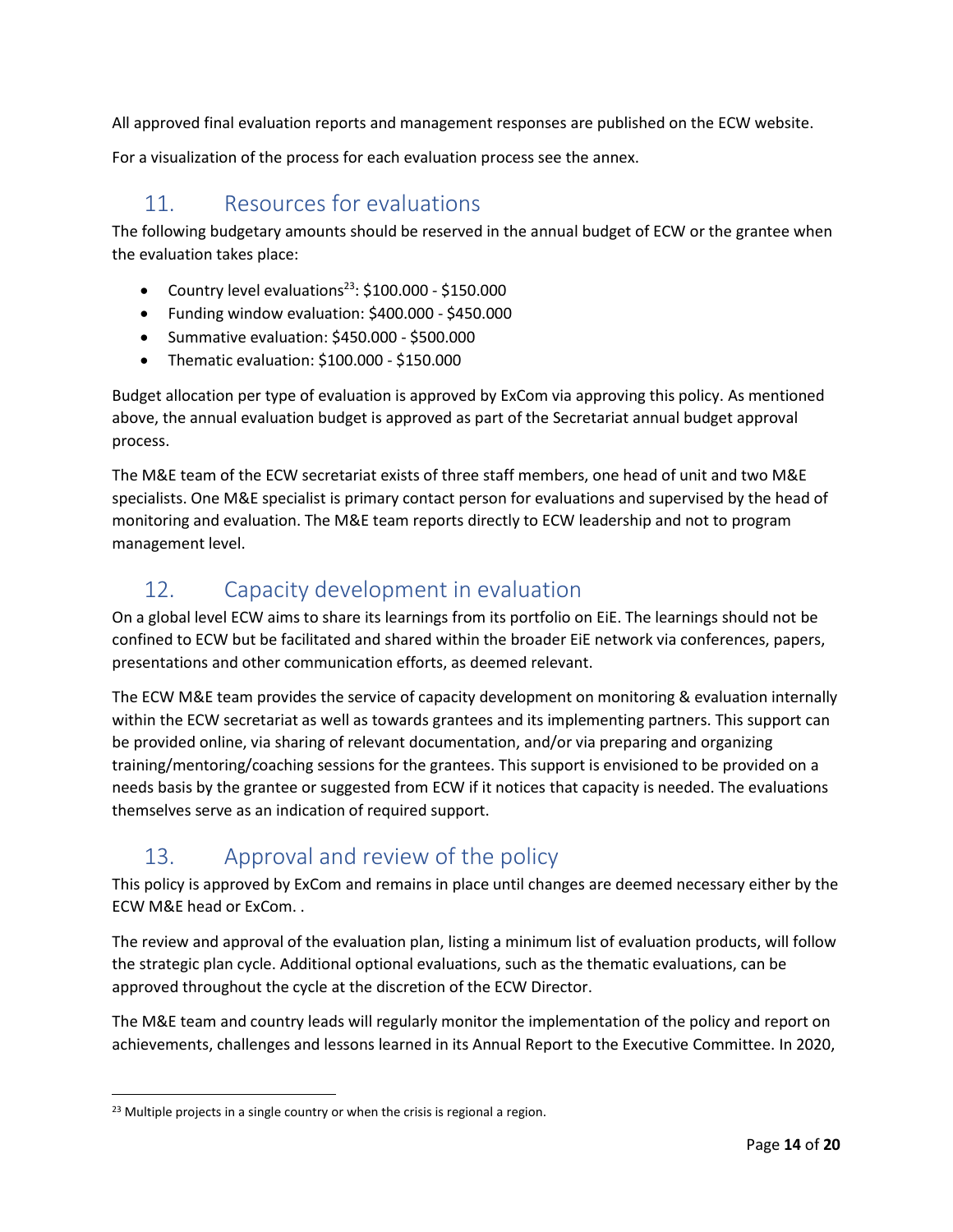this evaluation policy, ECW will conduct a self-assessment of the policy of which the results will be shared with ECW leadership and ExCom.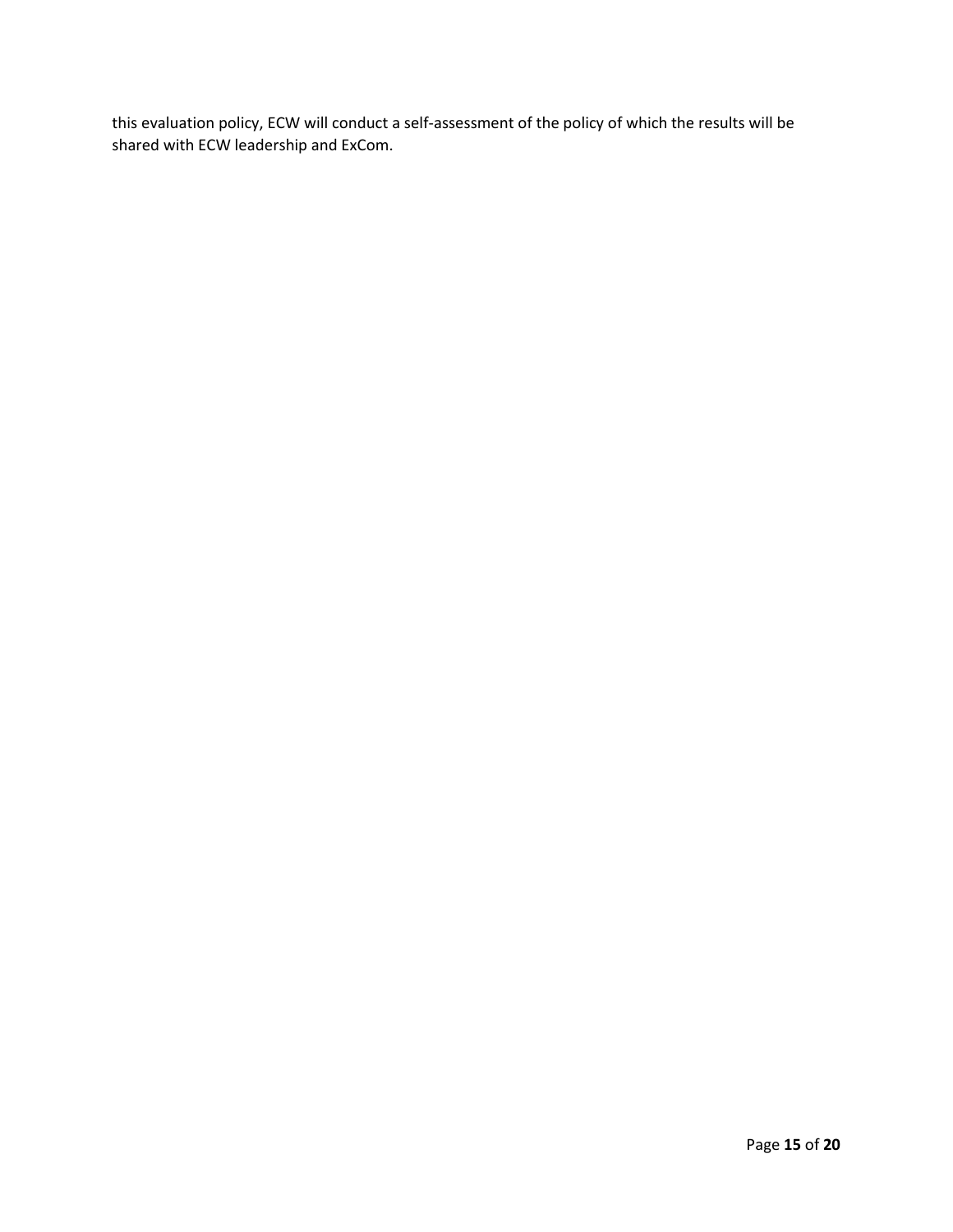#### <span id="page-15-0"></span>Annex 1: Core criteria for selection of evaluators

- Strong experience in conducting programmatic evaluations in both the humanitarian and development sector in (post) conflict and development countries.
- Strong experience in education, international development, and education in emergencies program evaluations.
- Experience with evaluating multi-donor initiatives and funding mechanisms.
- Experience of global discourse on SDGs, education 2030 agenda, Grand Bargain and other global frameworks that guide international/humanitarian development.
- Specialized thematic expertise on the subject matter evaluated.
- Proficiency in English and French in core team is mandatory. Arabic and Portuguese are an advantage.
- Strong research capacity including rigorous quantitative and qualitative data collection, analysis, and data visualization skills.
- Strong interactive presentation and workshop facilitation skills.
- Strong English reporting skills.
- Strong communication, inter-personal, people and team management skills to facilitate a smooth process of the evaluation.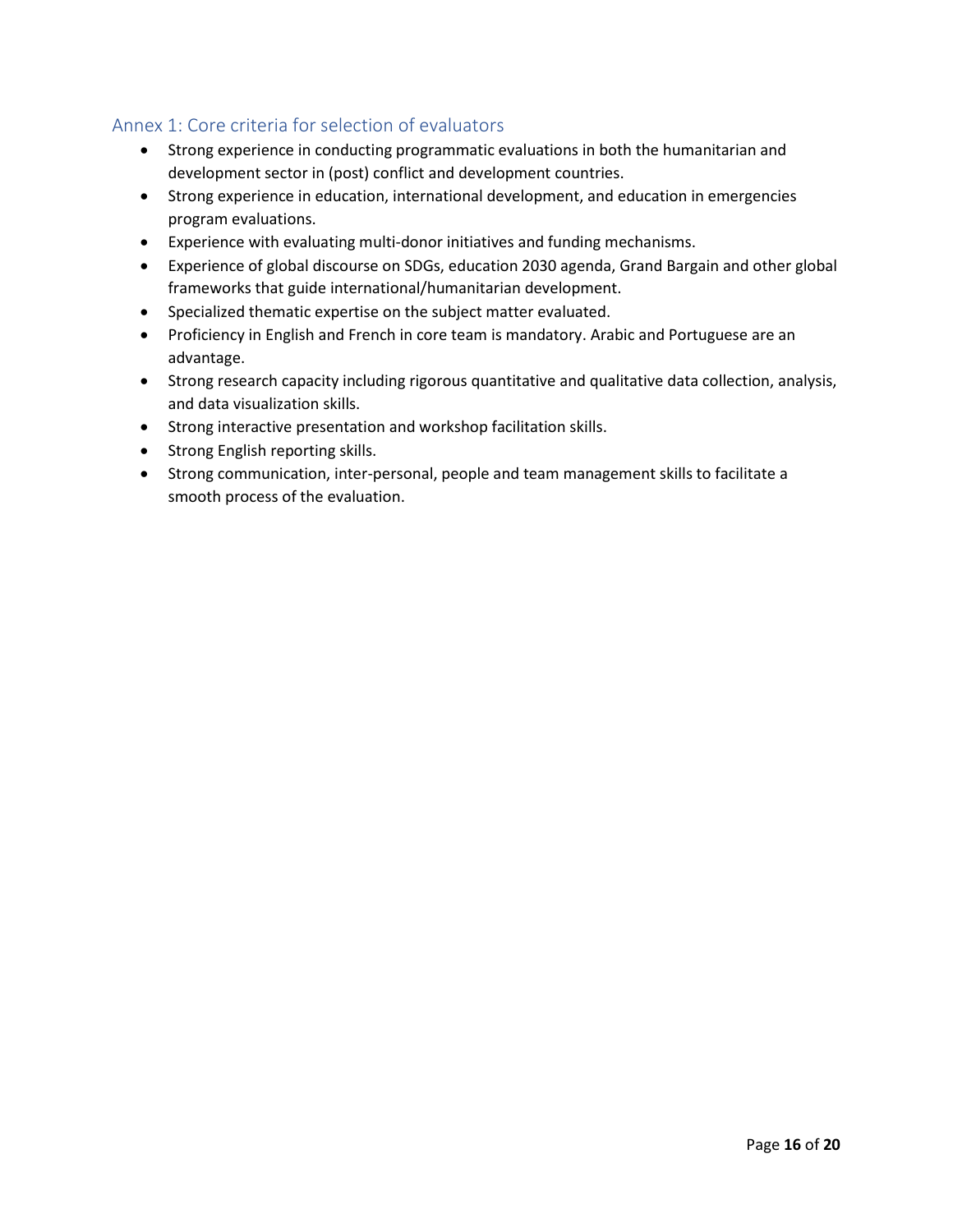#### Annex 2: Process flows

<span id="page-16-0"></span>

*Figure 2: Process flow investment windows and thematic evaluations*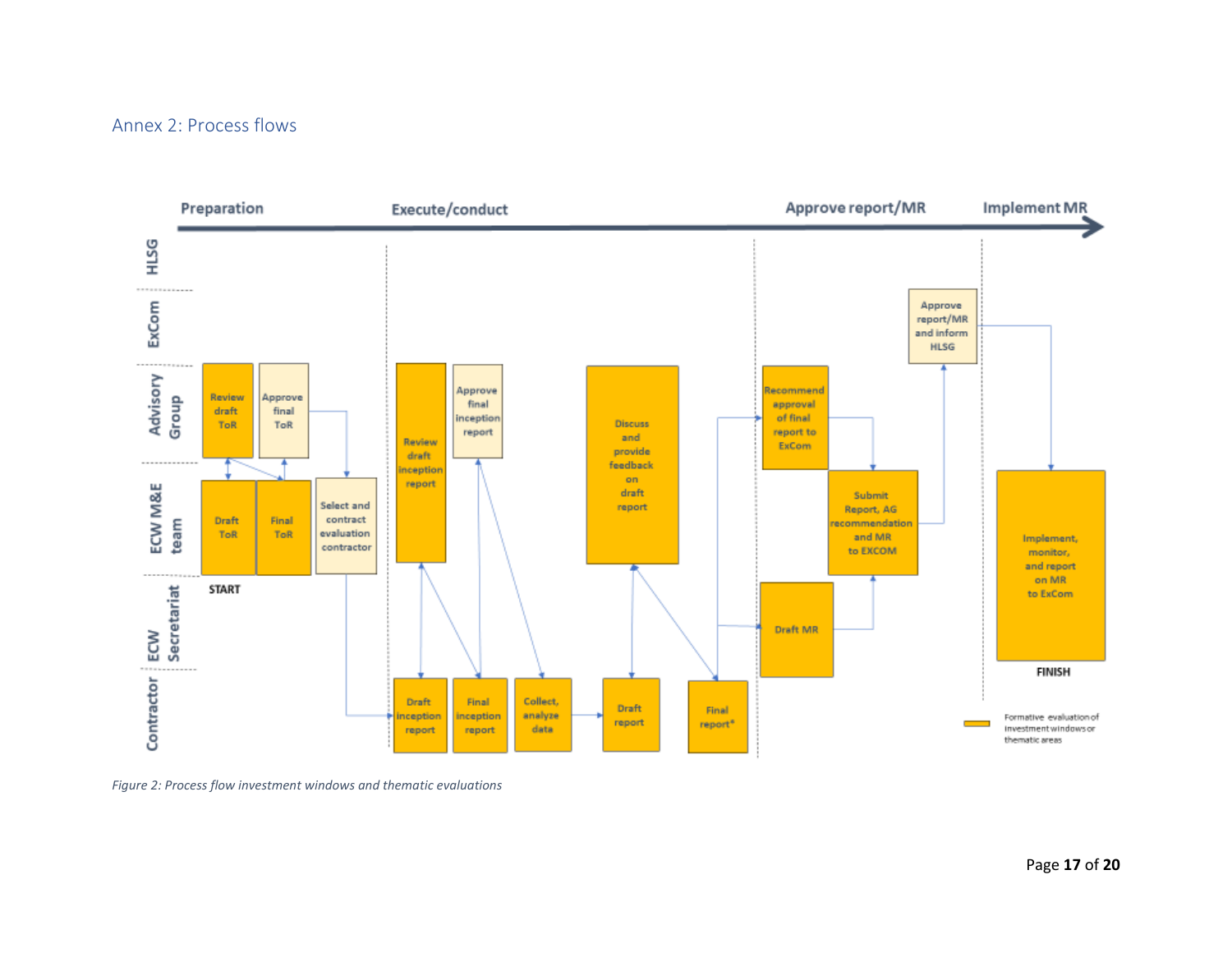

*Figure 3: Process flow summative organizational evaluation*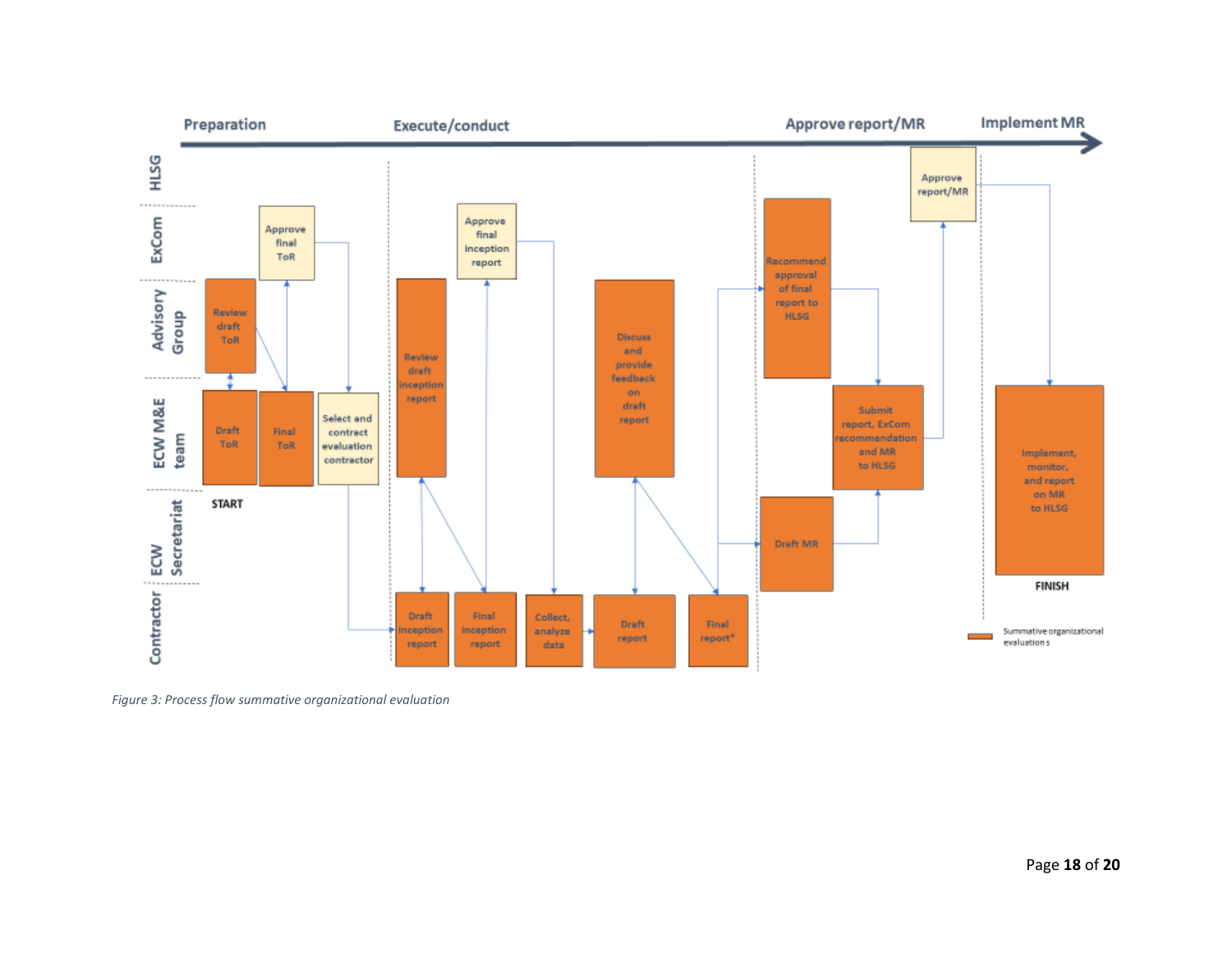

*Figure 4: Process flow country/project evaluation*

\* In certain cases, depending on in-country situation, ECW secretariat can contract the contractor.

\*\* In-country advisory group includes delegated M&E staff of all grantees (incl. the coordinating agency) and one ECW M&E staff member.